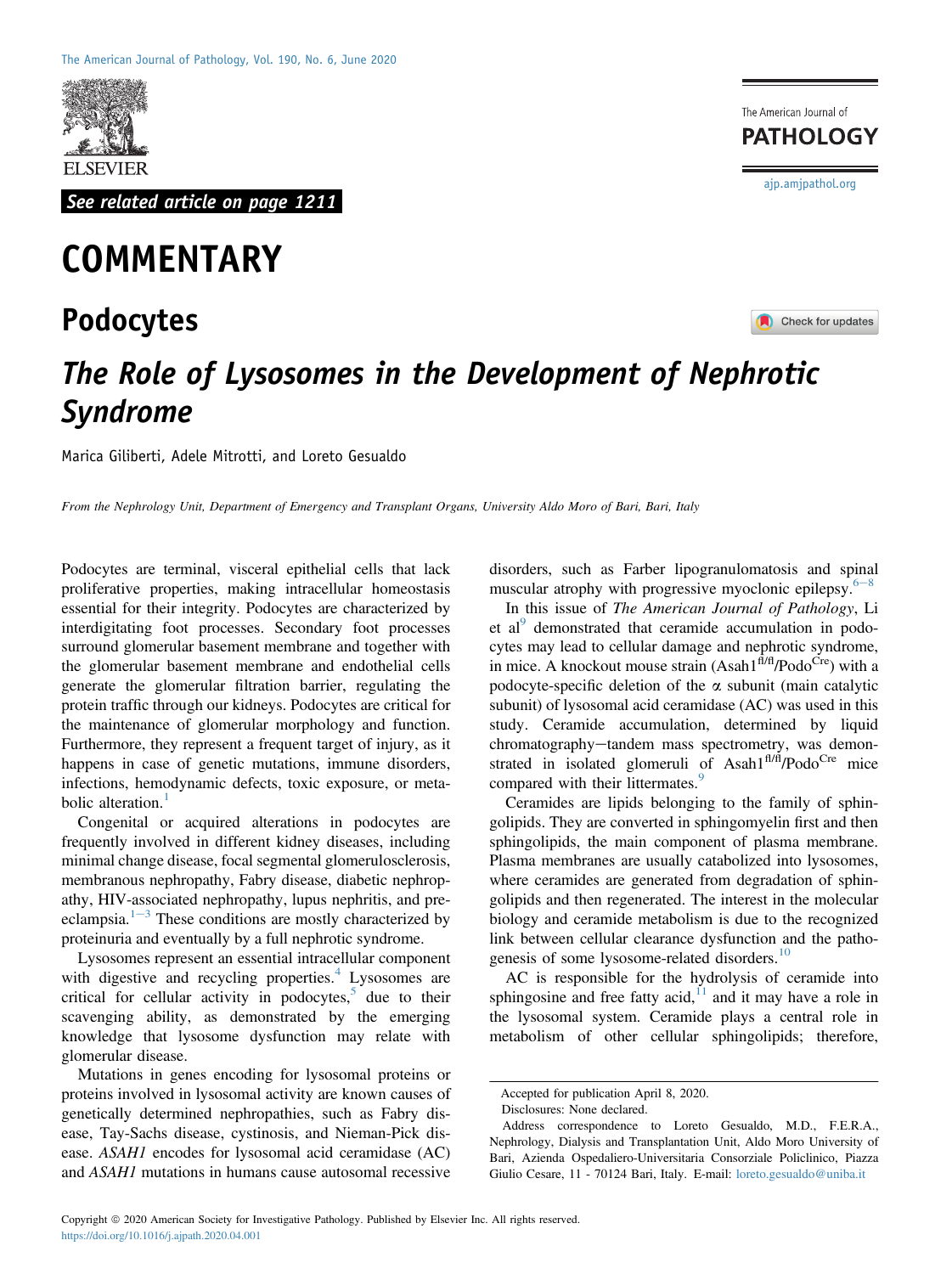alterations in ceramide metabolism may result in different pathologies.

The synthesis and accumulation of ceramide in response to cellular stress is known to mediate cancer cell death through various mechanisms, including apoptosis and autophagy. Enzyme ceramidase may represent a therapeutic target of cancer.<sup>12–[14](#page-2-7)</sup> In fact, AC is overexpressed in a variety of cancer cell lines, and the enzymatic inhibition by novel specific inhibitors or other traditional cancer agents, alone or in combination, induces apoptosis in cancer cells. $15-17$  $15-17$  $15-17$ 

Farber disease is a rare lysosomal storage disorder in which the genetic mutation leads to decreased AC activity with ceramide accumulation, resulting in pathologic manifestations. Farber disease is typically based on the cardinal triad symptoms: subcutaneous nodules, joint pain, and voice hoarseness. These patients present enlarged liver and spleen along with neurologic and respiratory complications.<sup>18</sup> However, any activity of ceramidase has not been recognized in kidney.

Although intracellular ceramide protects against neoplasm development through the induction of cell death, studies have shown that the accumulation of ceramide in cells can be involved in development of diabetic complications. Ceramide, in fact, inhibits several intracellular in-sulin pathways<sup>[19](#page-2-10)</sup>: it activates a mitochondrial factor, the protein phosphatase 2A, able to inactivate Bcl-2, which is fundamental to controlling survival and apoptosis. $20$  Moreover, emerging lines of evidence indicate that renal lipid dysregulation is one of the factors responsible for the development of chronic kidney disease secondary to dia-betic nephropathy.<sup>[21,](#page-2-12)[22](#page-2-13)</sup>

AdipoRon in vitro, an orally active synthetic adiponectin agonist, binds both adiponectin receptors 1/2 and ameliorates particularly kidney diabetic complications. AdipoRon lowered cellular ceramide levels by activation of AC, which normalized ceramide to sphingosine-1 phosphate; it may prevent lipotoxicity in the kidney, particularly in both glomerular endothelial cells and podocytes. This process is mediated through an improvement in lipid metabolism and further prevents deterioration of renal function.<sup>[23](#page-2-14)</sup> The pathogenicity of ceramide in podocytes is the main topic investigated by Li et al. $\frac{9}{2}$  $\frac{9}{2}$  $\frac{9}{2}$  They suggest that the ceramide accumulation in podocytes can cause cellular damage and nephrotic syndrome. Their model showed high proteinuria and albuminuria, unresponsive to the administration of the steroids. Although no alterations were observed in the glomeruli analyzed by light microscopy classic foot process effacement and microvillus transformation was observed in podocytes of 8-week-old mice using electron microscopy. It is unclear why the podocyte morphology remains unchanged in the 4-week-old mice. It is possible that the amount of ceramide accumulation in 4-week-old podocytes, due to  $AC$ mutation, is not toxic enough to generate podocyte dysfunction at this stage. Another possibility is that, in the early stage of development, podocytes still hold modular ability, temporarily keeping structural adaptation capacity. Further studies are required to investigate these aspects.

Normally, acid sphingomyelinase catalyzes the hydroly-sis of the sphingomyelin, producing ceramide. Li et al<sup>[6](#page-2-3)</sup> also found a protective role of acid sphingomyelinase deletion in a knockout mouse cell line with a podocyte-specific deletion of the  $\alpha$  subunit of acid ceramidase.

The use of AdipoRon in diabetic nephropathy reduces the levels of ceramide in podocytes. $23$  The pathogenetic hypothesis of nephrotic syndrome onset secondary to accumulation of ceramide in podocytes is convincing, although it needs further examination.

If the relationship between ceramide accumulation and the development of some forms of nephrotic syndrome is confirmed, it would be useful to investigate Asah1 variants, together with the other known genes responsible for nephrotic syndrome, through next-generation sequencing or whole generation sequencing techniques.

Should the hypothesis of Li et al<sup>[9](#page-2-4)</sup> be true, it will open new diagnostic and pathogenetic definitions for the so-called idiopathic steroid-resistant nephrotic syndromes, in the era of precision medicine, and will offer new powerful therapeutic possibilities.

Furthermore, linking nephrotic syndrome to lysosomal storage disorder represents a new paradigm of research in which new insights may be born. However, future treatment strategies, such as the use of enzyme replacement therapies, would need to be investigated.

Enzyme replacement therapy is currently the standard of care for several lysosomal storage disorders: Gaucher disease, Pompe disease, Fabry disease, mucopolysaccharidosis (MPS) I, II, and VI, neuronal ceroid lipofuscinosis type 2, and Niemann-Pick B.

In Fabry disease, podocytes have been implicated because of the accumulation of globotriaosylceramide. Proteinuria is also present in Fabry disease, and it is not responsive to steroid therapy; it is usually subnephrotic.<sup>[24](#page-2-15)</sup> This highlights the important role of lysosomes in the development of kidney podocyte damage.

The role of lysosomes in maintaining the integrity of podocytes is evidenced by recent studies on rituximab, a chimeric human IgG1 anti-CD20 monoclonal antibody with significant activity against  $CD20<sup>+</sup>$  B cells. This monoclonal medication has been adopted from the treatment of hematological diseases, and it has been successfully used in the treatment of some glomerulonephritides and nephrotic syndrome conditions, with a probably immunologic pathogenesis. The first aim of rituximab is to recognize CD20 on B lymphocytes, but it might also bind sphingomyelin-phosphodiesterase acid-like 3b and regulate acid-sphyngomyelinase activity.<sup>25</sup>

In conclusion, podocytes are complex cells whose alterations may result in the pathologic loss of protein in the urine. Mutations implicated in nephrotic syndrome in children and adults largely include genes encoding the structural proteins of podocytes. Lysosomal disorders, characterized by the accumulation of metabolites like ceramide, may be part of podocyte-related diseases. Investigation of the glomerular genomic background in the patients affected by